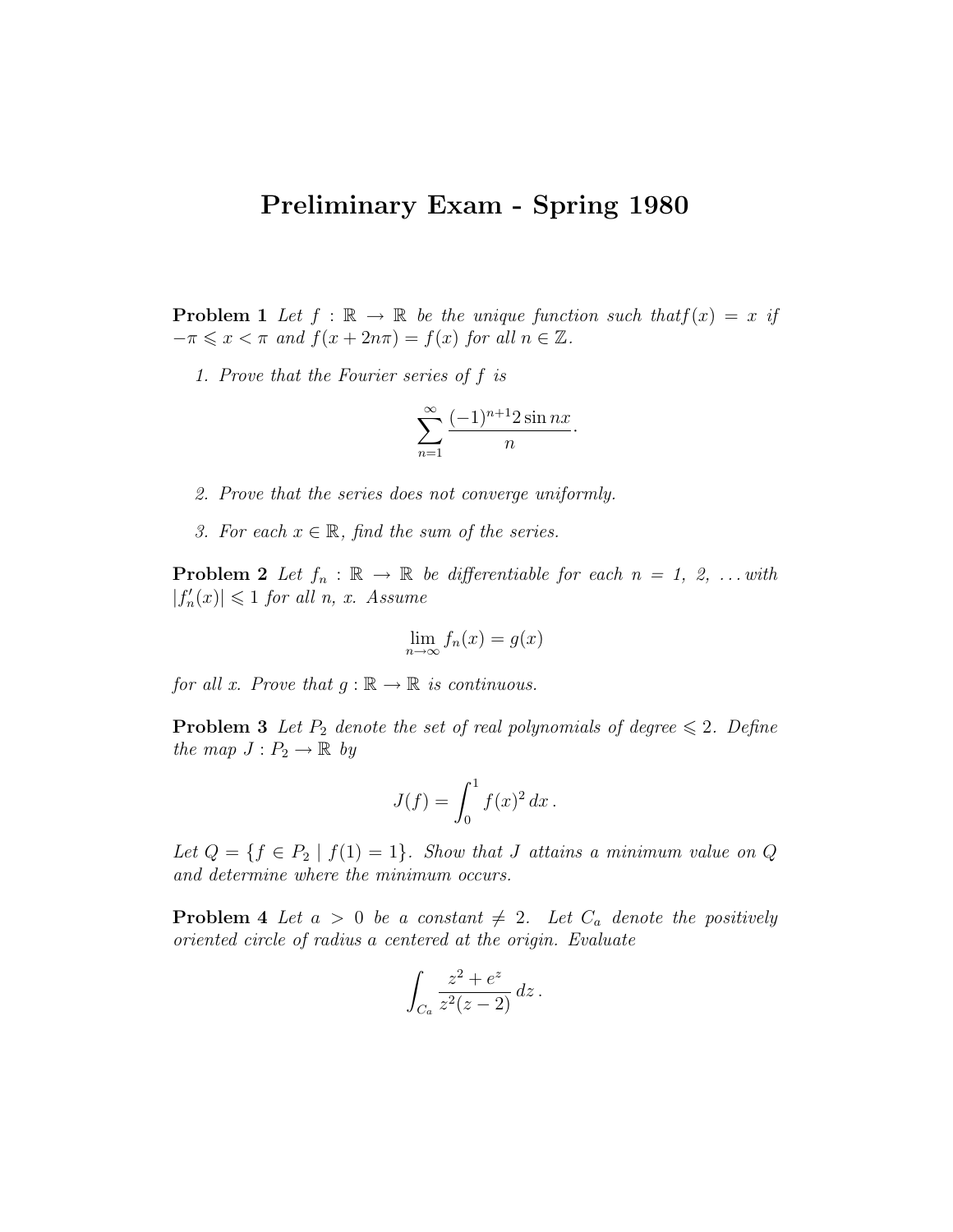Problem 5 Let

$$
f(z) = \sum_{n=0}^{\infty} a_n z^n
$$

be an analytic function in the open unit disc D. Assume that

$$
\sum_{n=2}^{\infty} n|a_n| \leqslant |a_1| \quad with \quad a_1 \neq 0.
$$

Prove that f is injective.

**Problem 6** G is a group of order n,  $H$  a proper subgroup of order m, and  $(n/m)! < 2n$ . Prove G has a proper normal subgroup different from the identity.

**Problem 7** Let  $n \geq 2$  be an integer such that  $2^n + n^2$  is prime. Prove that

$$
n \equiv 3 \pmod{6}.
$$

**Problem 8** Let A and B be  $n \times n$  complex matrices. Prove or disprove each of the following statements:

- 1. If A and B are diagonalizable, so is  $A + B$ .
- 2. If A and B are diagonalizable, so is AB.
- 3. If  $A^2 = A$ , then A is diagonalizable.
- 4. If A is invertible and  $A^2$  is diagonalizable, then A is diagonalizable.

Problem 9 Let

$$
A = \begin{pmatrix} 1 & 2 \\ 3 & 4 \end{pmatrix}.
$$

Show that every real matrix B such that  $AB = BA$  has the form  $sI + tA$ , where  $s, t \in \mathbb{R}$ .

Problem 10 Consider the differential equation

$$
x' = \frac{x^3 - x}{1 + e^x}.
$$

1. Find all its constant solutions.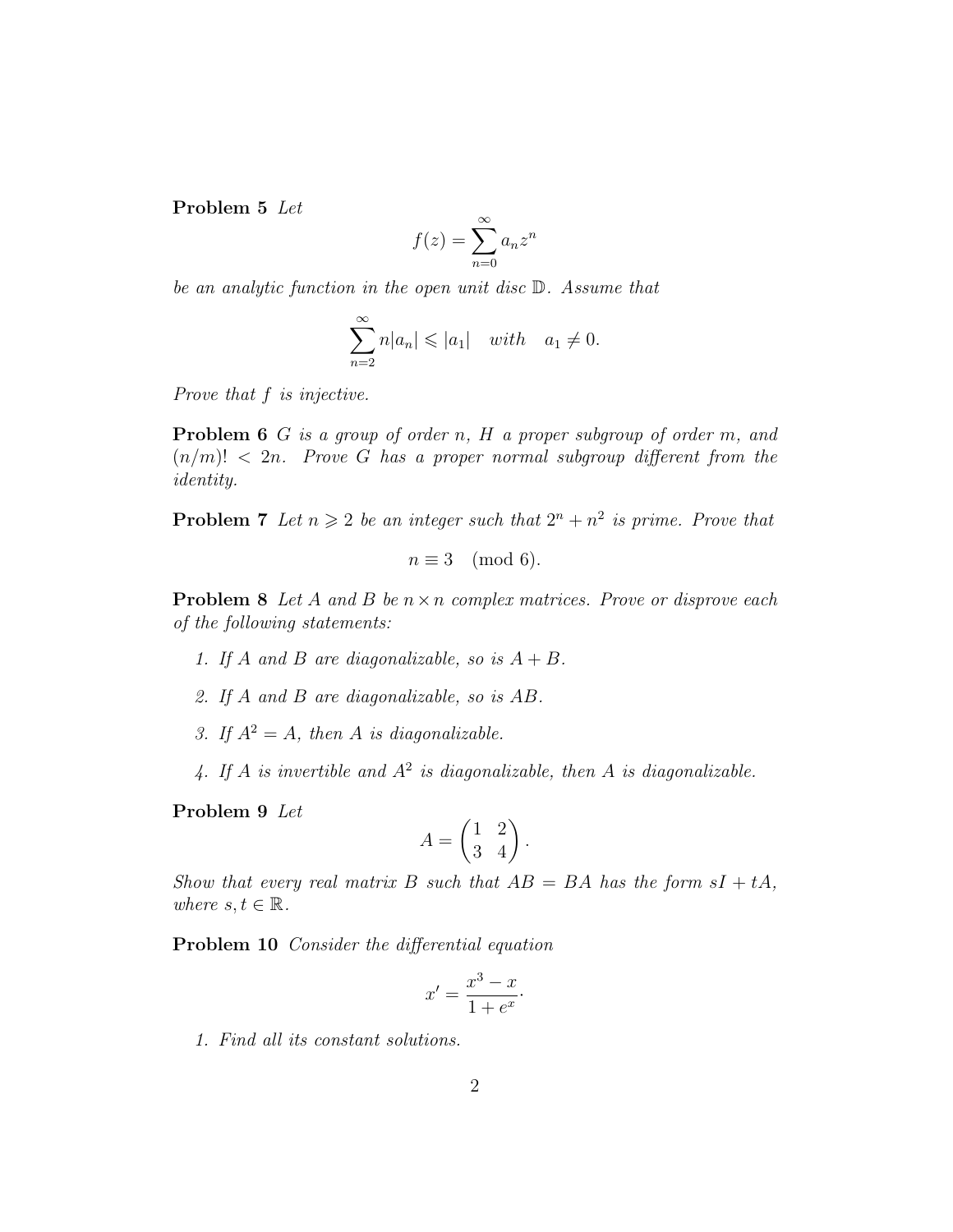2. Discuss  $\lim_{t\to\infty} x(t)$ , where  $x(t)$  is the solution such that  $x(0) = \frac{1}{2}$ 2 ·

**Problem 11** Let  $S = \{(x, y, z) \in \mathbb{R}^3 \mid x^2 + y^2 + z^2 = 1\}$  denote the unit sphere in  $\mathbb{R}^3$ . Evaluate the surface integral over S:

$$
\iint_{\mathcal{S}} (x^2 + y + z) \, dA \, .
$$

**Problem 12** Let  $M_{3\times 3}$  denote the vector space of real  $3\times 3$  matrices. For any matrix  $A \in M_{3\times 3}$ , define the linear operator  $L_A : M_{3\times 3} \to M_{3\times 3}$ ,  $L_A(B) =$ AB. Suppose that the determinant of A is 32 and the minimal polynomial is  $(t-4)(t-2)$ . What is the trace of  $L_A$ ?

**Problem 13** Let G be a subgroup of  $S_n$  the group of permutations of n objects. Assume G is transitive; that is, for any x and y in S, there is some  $\sigma \in G$  with  $\sigma(x) = y$ .

- 1. Prove that n divides the order of G.
- 2. Suppose  $n = 4$ . For which integers  $k \geq 1$  can such a G have order  $4k$ ?

Problem 14 Find a real matrix B such that

$$
B^4 = \begin{pmatrix} 2 & 0 & 0 \\ 0 & 2 & 0 \\ 0 & -1 & 1 \end{pmatrix}.
$$

**Problem 15** Show that a vector space over an infinite field cannot be the union of a finite number of proper subspaces.

**Problem 16** Let  $f : \mathbb{R}^n \to \mathbb{R}^n$  be continuously differentiable. Assume the Jacobian matrix  $(\partial f_i/\partial x_j)$  has rank n everywhere. Suppose f is proper; that is,  $f^{-1}(K)$  is compact whenever K is compact. Prove  $f(\mathbb{R}^n) = \mathbb{R}^n$ .

**Problem 17**  $S_9$  is the group of permutations of 9 objects.

- 1. Exhibit an element of  $S_9$  of order 20.
- 2. Prove that no element of  $S_9$  has order 18.